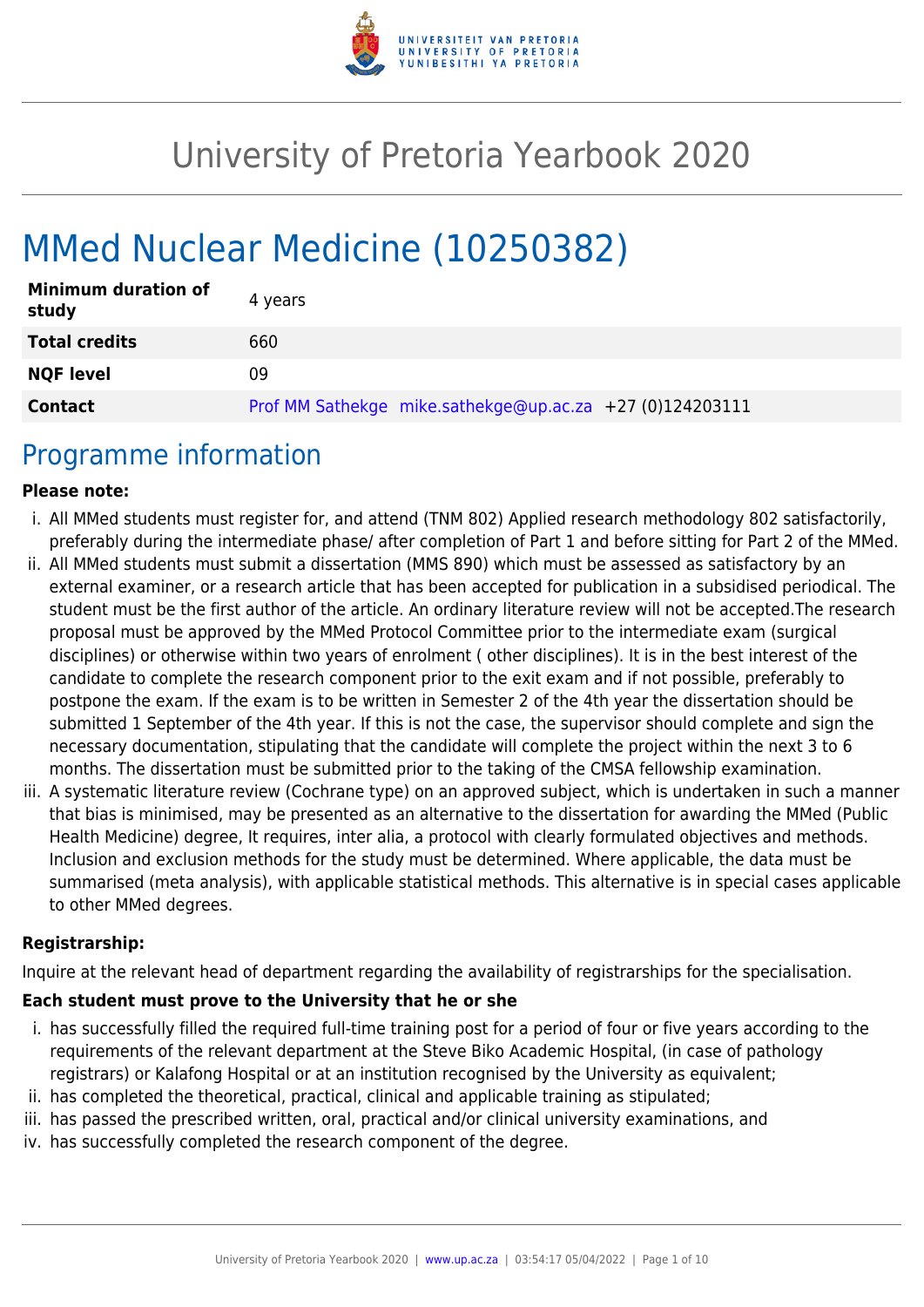

# Admission requirements

- MBChB degree of this University or a qualification deemed by the University to be equivalent to the MBChB degree for at least two years.
- Must be registered as a physician with the Health Professions Council of South Africa for at least one year.
- International students must have qualifications verified by SAQA.

## Other programme-specific information

If a student specialises in Nuclear Medicine after having obtained the MMed in Radiological Diagnostics, Radiation Oncology or Internal Medicine, the duration will be three years.

**"Major subject"** refers to the recognised field of study in Medicine in which the student specialises. The study of the major subject extends over four or five years, as prescribed by the relevant department.

# Examinations and pass requirements

- i. The sequence of the examinations in the prerequisite subjects will be determined by the head of the department under which the major subject falls.
- ii. The nature, duration and time of the examinations in the prerequisite subjects are determined in cooperation with the heads of the departments under which the prerequisite subjects fall – with the proviso that, except in cases where stipulated otherwise, the examinations in the prerequisite subjects may be held at any time prior to or concurrently with the major subject. The examinations in the major subjects are held as follows:
- iii. In the case of four-year programmes: not before the end of the third year.
- iv. In the case of five-year programmes: not before the end of the fourth year.
- v. A minimum final mark of 50% is required by all departments to pass in a subject and in the clinical section of the examination, a subminimum of 50%. General Regulations apply.
- vi. A student is not admitted to the examination in a prerequisite subject (second examinations excluded) more than twice, nor is he or she admitted to the examination in the major subject more than twice.

**Note:** Certificates of satisfactory preparation and progress are required in respect of the fourth year of four-year programmes in which an examination is held at the end of the third year.

#### **Second examinations**

Second examinations for MMed students will only be held after at least six months have elapsed since the conclusion of the examination in which the student had failed.

#### **Rules governing the writing of the examinations of the College of Medicine of South Africa [CMSA]**

- i. Only candidates who have met all requirements for the MMed degree except for the major subject (final examination), i.e. passed all prerequisite subjects (the latter to be interchangeable; can be passed either at the University or as primary and intermediary examinations at the College of Medicine of South Africa [CMSA], completed all practical, clinical and applicable training of four or five years as prescribed by the relevant academic department (continuous evaluation of the candidate, in an approved registrar post, by the head of department of the candidate); and completed the required research component for the degree in accordance with the Faculty Yearbook regulations, i.e. Applied research methodology 800 (TNM 800) and the dissertation (MMS 800) or an article (not an ordinary literature review) that has been accepted for publication in a subsidised periodical, will be allowed to write the college examination (exit examination), after which they will obtain both the CMSA fellowship and the MMed as specialist qualifications.
- ii. The rules have been effective as from 1 January 2011. As a transitional measure, cases will be considered on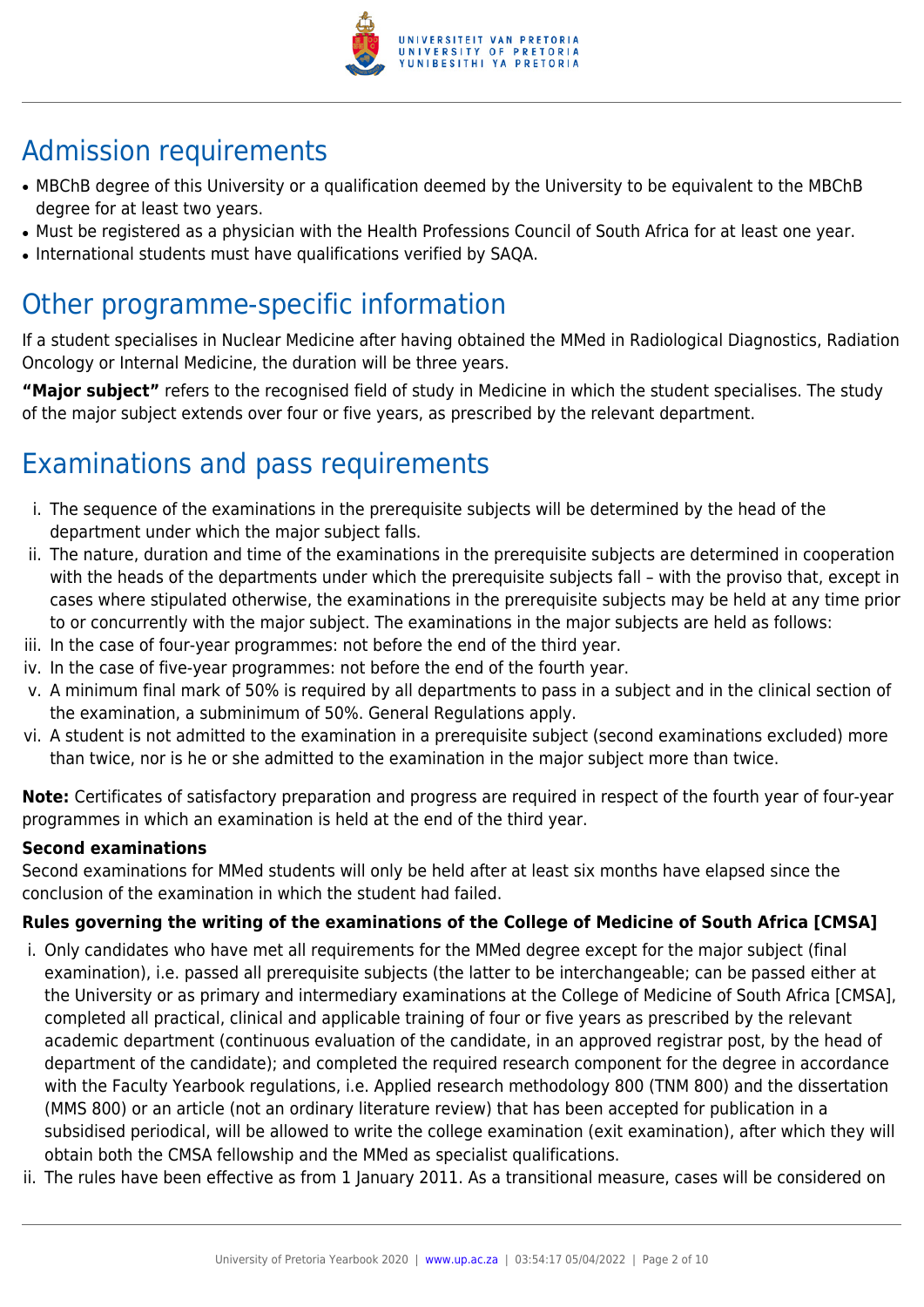

an individual basis where necessary.

### Exemption

#### **Exemption**

- i. The Faculty Board may grant partial exemption from the training and work mentioned under par. (b) and (c)(i) and (ii) above on the grounds of comparable training and experience completed in another post or at another recognised institution – with the proviso that exemption from a maximum period of 18 months may be granted with regard to four-year and five-year programmes.
- ii. Exemption from a maximum of three years may be granted by the Department of Medical Oncology for the MMed in Medical Oncology [MMed(MedOnc)] on the grounds of the MMed(Int) or MMed(Paed) degree of this University, or experience recognised by the University as equivalent.
- iii. Specific prerequisite subjects must be passed within 24 months after commencement of the programme.

### Pass with distinction

The degree is conferred at the end of the prescribed training period (i.e. three, four or five years, respectively). The degree is conferred with distinction on a student who has obtained a final mark of at least 75% in his or her major subject.

### General information

#### **Registrars**

Departments expect registrars to participate increasingly in the examining and treatment of patients in the hospital, both in-patients and out-patients, as well as performing and interpreting tests in the laboratory (where applicable); initially under supervision and later increasingly at their own responsibility. Lectures/symposia with closely related departments are organised, as well as discussions of literature, etc.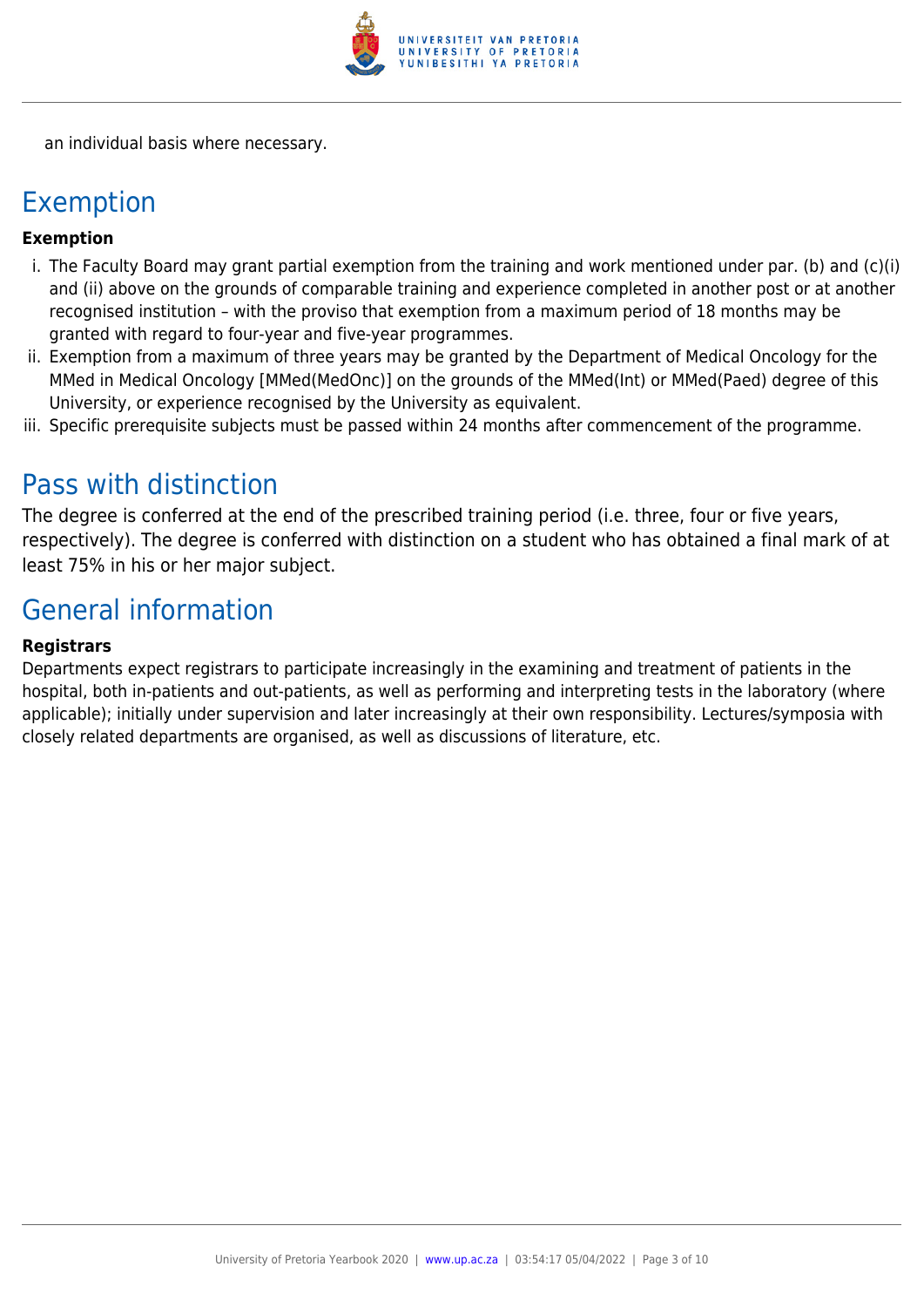

# Curriculum: Year 1

**Minimum credits: 660**

#### **Core modules**

#### **Anatomy 809 (ANA 809)**

| <b>Module credits</b>         | 36.00                                           |
|-------------------------------|-------------------------------------------------|
| <b>Prerequisites</b>          | No prerequisites.                               |
| <b>Contact time</b>           | 1 discussion class per week, 1 lecture per week |
| <b>Language of tuition</b>    | Module is presented in English                  |
| <b>Department</b>             | Anatomy                                         |
| <b>Period of presentation</b> | Year                                            |
|                               |                                                 |

#### **Physiology 801 (FSG 801)**

| <b>Module credits</b>         | 36.00                          |
|-------------------------------|--------------------------------|
| <b>Prerequisites</b>          | No prerequisites.              |
| Language of tuition           | Module is presented in English |
| <b>Department</b>             | Physiology                     |
| <b>Period of presentation</b> | Year                           |

#### **Nuclear medicine 801 (KDE 801)**

| <b>Module credits</b>         | 300.00                                      |
|-------------------------------|---------------------------------------------|
| <b>Prerequisites</b>          | ANA 809, FSG 801, KDE 802, PAG 801, RCF 800 |
| Language of tuition           | Module is presented in English              |
| <b>Department</b>             | <b>Nuclear Medicine</b>                     |
| <b>Period of presentation</b> | Year                                        |

#### **Nuclear physics 802 (KDE 802)**

| <b>Module credits</b>         | 36.00                          |
|-------------------------------|--------------------------------|
| <b>Prerequisites</b>          | No prerequisites.              |
| Language of tuition           | Module is presented in English |
| <b>Department</b>             | <b>Nuclear Medicine</b>        |
| <b>Period of presentation</b> | Year                           |

#### **Dissertation 890 (MMS 890)**

| <b>Module credits</b>      | 180.00                         |
|----------------------------|--------------------------------|
| <b>Language of tuition</b> | Module is presented in English |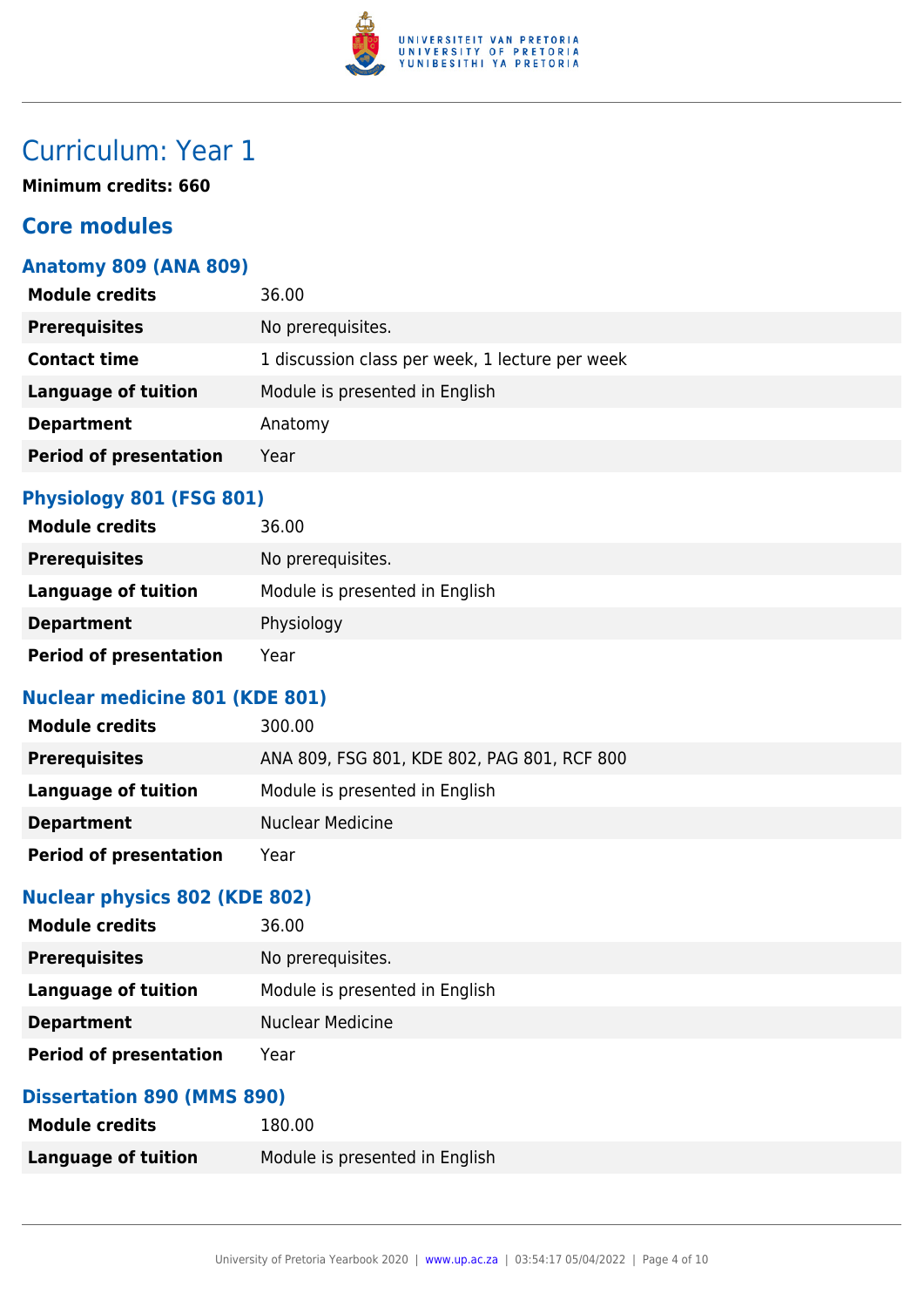

| <b>Department</b> | <b>School of Medicine</b> |
|-------------------|---------------------------|
|                   |                           |

**Period of presentation** Year

#### **Pathology 801 (PAG 801)**

| <b>Module credits</b>         | 36.00                          |
|-------------------------------|--------------------------------|
| <b>Prerequisites</b>          | No prerequisites.              |
| <b>Language of tuition</b>    | Module is presented in English |
| <b>Department</b>             | Anatomical Pathology           |
| <b>Period of presentation</b> | Year                           |

#### **Radiobiology, chemistry and pharmacology 800 (RCF 800)**

| <b>Module credits</b>         | 36.00                                            |
|-------------------------------|--------------------------------------------------|
| <b>Prerequisites</b>          | No prerequisites.                                |
| <b>Contact time</b>           | 1 discussion class per week, 2 lectures per week |
| <b>Language of tuition</b>    | Module is presented in English                   |
| <b>Department</b>             | <b>Nuclear Medicine</b>                          |
| <b>Period of presentation</b> | Year                                             |

#### **Applied research methodology 802 (TNM 802)**

| <b>Module credits</b>         | 0.00                                |
|-------------------------------|-------------------------------------|
| Language of tuition           | Module is presented in English      |
| <b>Department</b>             | <b>Health Sciences Deans Office</b> |
| <b>Period of presentation</b> | Year                                |
|                               |                                     |

#### **Module content**

\*Attendance module only.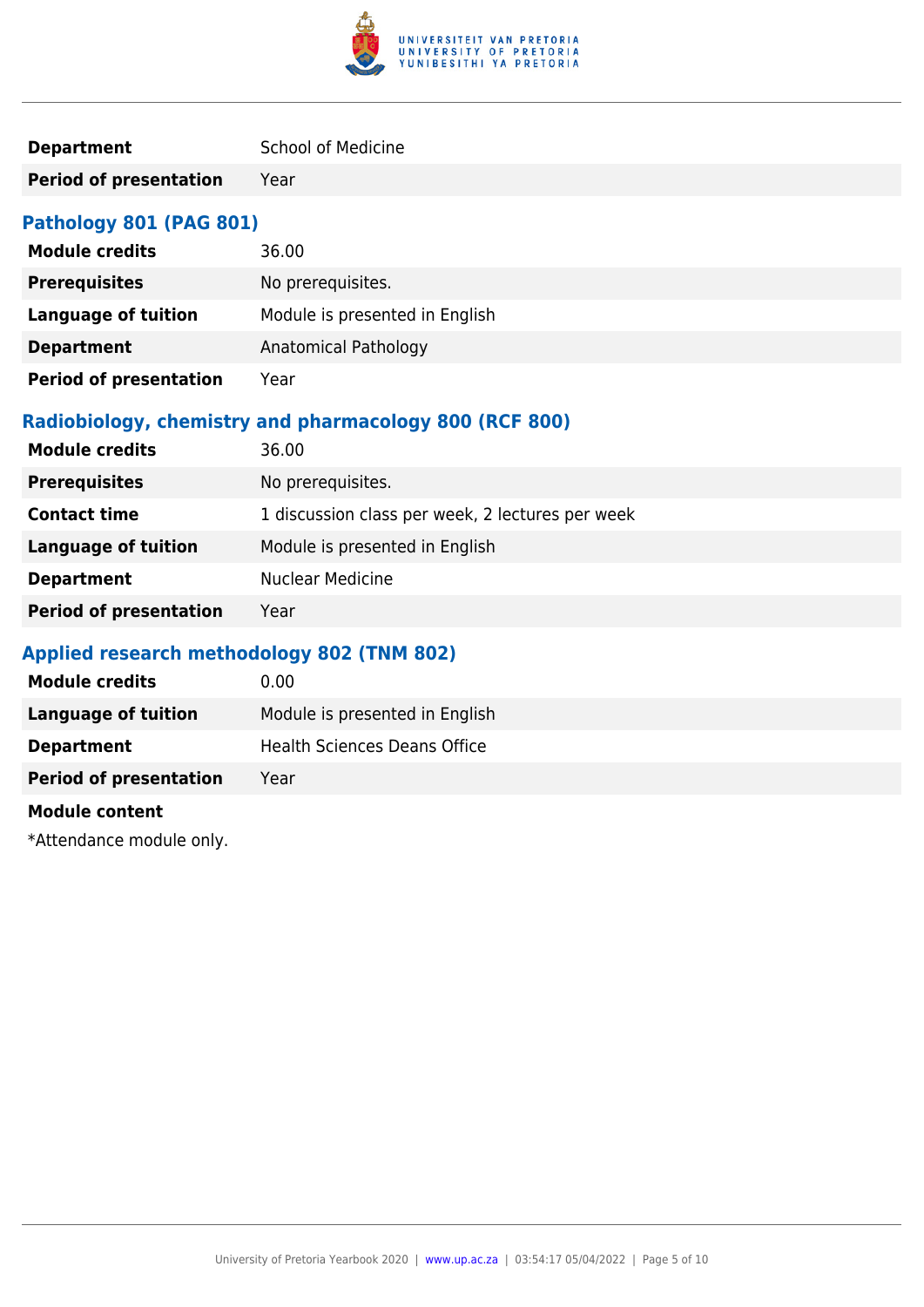

# Curriculum: Year 2

**Minimum credits: 660**

#### **Core modules**

#### **Anatomy 809 (ANA 809)**

| <b>Module credits</b>         | 36.00                                           |
|-------------------------------|-------------------------------------------------|
| <b>Prerequisites</b>          | No prerequisites.                               |
| <b>Contact time</b>           | 1 discussion class per week, 1 lecture per week |
| <b>Language of tuition</b>    | Module is presented in English                  |
| <b>Department</b>             | Anatomy                                         |
| <b>Period of presentation</b> | Year                                            |
|                               |                                                 |

#### **Physiology 801 (FSG 801)**

| <b>Module credits</b>         | 36.00                          |
|-------------------------------|--------------------------------|
| <b>Prerequisites</b>          | No prerequisites.              |
| Language of tuition           | Module is presented in English |
| <b>Department</b>             | Physiology                     |
| <b>Period of presentation</b> | Year                           |

#### **Nuclear medicine 801 (KDE 801)**

| <b>Module credits</b>         | 300.00                                      |
|-------------------------------|---------------------------------------------|
| <b>Prerequisites</b>          | ANA 809, FSG 801, KDE 802, PAG 801, RCF 800 |
| Language of tuition           | Module is presented in English              |
| <b>Department</b>             | <b>Nuclear Medicine</b>                     |
| <b>Period of presentation</b> | Year                                        |

#### **Nuclear physics 802 (KDE 802)**

| <b>Module credits</b>         | 36.00                          |
|-------------------------------|--------------------------------|
| <b>Prerequisites</b>          | No prerequisites.              |
| Language of tuition           | Module is presented in English |
| <b>Department</b>             | <b>Nuclear Medicine</b>        |
| <b>Period of presentation</b> | Year                           |

#### **Dissertation 890 (MMS 890)**

| <b>Module credits</b> | 180.00                         |
|-----------------------|--------------------------------|
| Language of tuition   | Module is presented in English |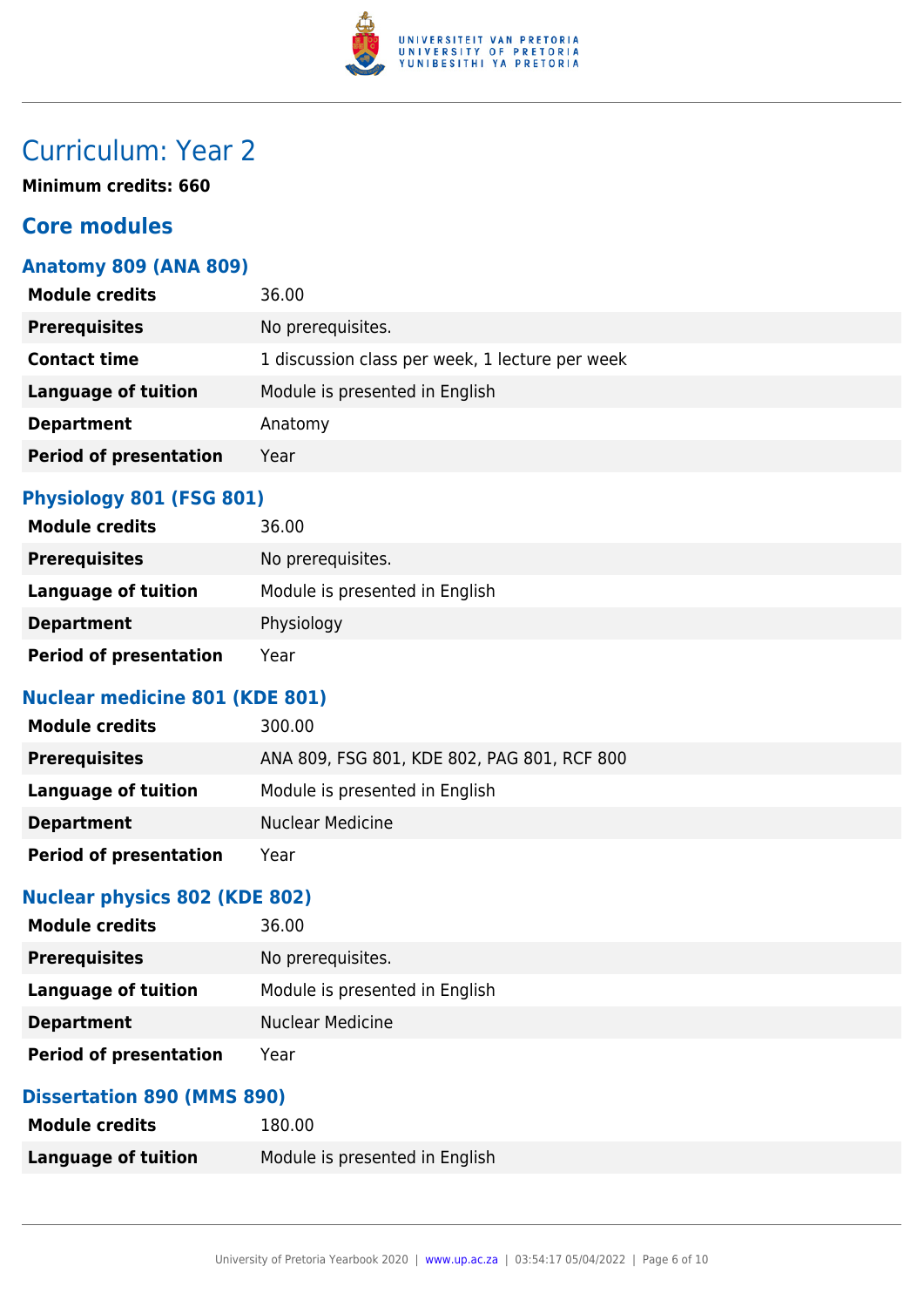

| <b>Department</b> | <b>School of Medicine</b> |
|-------------------|---------------------------|
|                   |                           |

**Period of presentation** Year

#### **Pathology 801 (PAG 801)**

| <b>Module credits</b>         | 36.00                          |
|-------------------------------|--------------------------------|
| <b>Prerequisites</b>          | No prerequisites.              |
| <b>Language of tuition</b>    | Module is presented in English |
| <b>Department</b>             | Anatomical Pathology           |
| <b>Period of presentation</b> | Year                           |

#### **Radiobiology, chemistry and pharmacology 800 (RCF 800)**

| <b>Module credits</b>         | 36.00                                            |
|-------------------------------|--------------------------------------------------|
| <b>Prerequisites</b>          | No prerequisites.                                |
| <b>Contact time</b>           | 1 discussion class per week, 2 lectures per week |
| <b>Language of tuition</b>    | Module is presented in English                   |
| <b>Department</b>             | <b>Nuclear Medicine</b>                          |
| <b>Period of presentation</b> | Year                                             |

#### **Applied research methodology 802 (TNM 802)**

| <b>Module credits</b>         | 0.00                                |
|-------------------------------|-------------------------------------|
| Language of tuition           | Module is presented in English      |
| <b>Department</b>             | <b>Health Sciences Deans Office</b> |
| <b>Period of presentation</b> | Year                                |
|                               |                                     |

#### **Module content**

\*Attendance module only.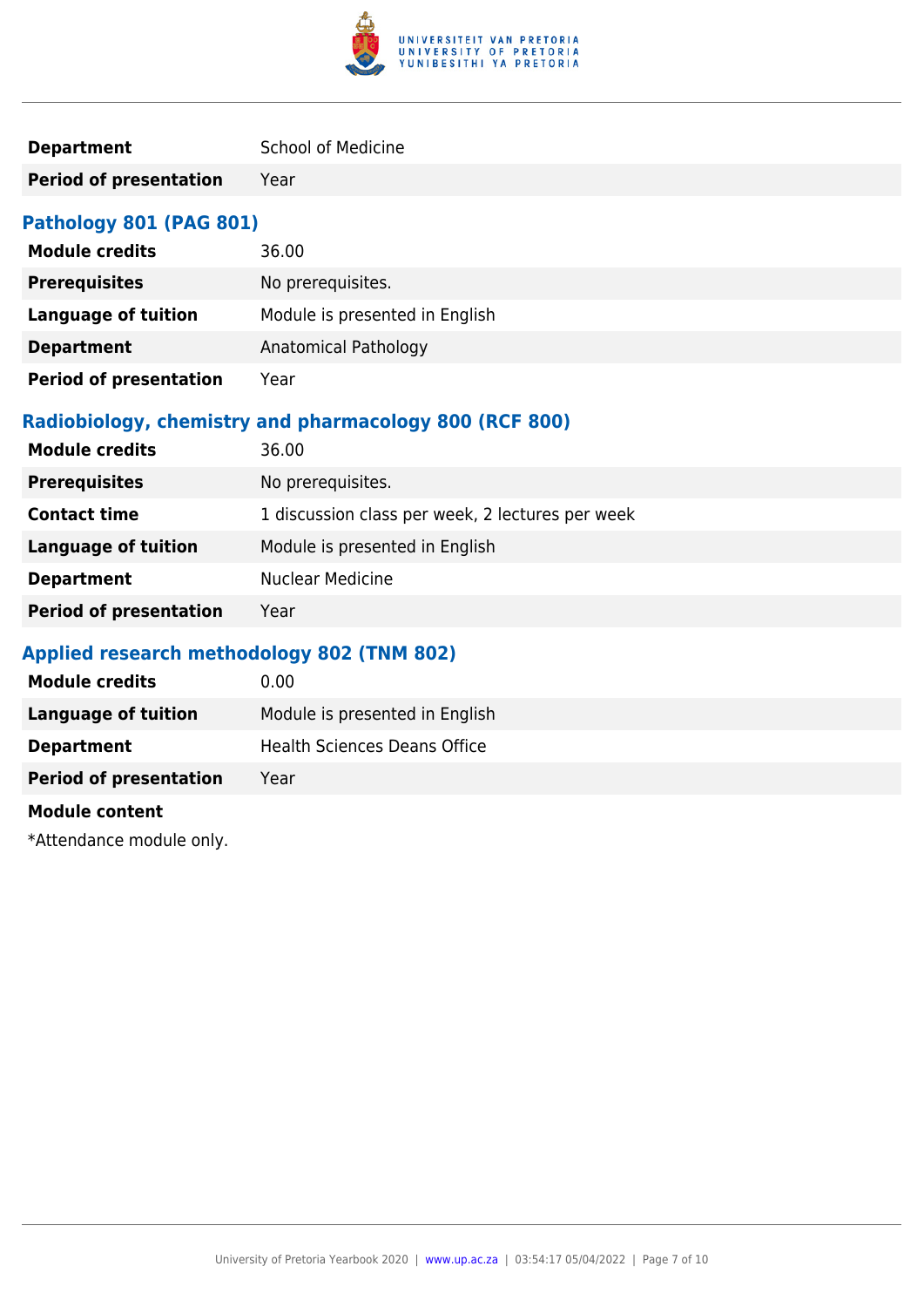

# Curriculum: Year 3

**Minimum credits: 660**

#### **Core modules**

#### **Anatomy 809 (ANA 809)**

| <b>Module credits</b>         | 36.00                                           |
|-------------------------------|-------------------------------------------------|
| <b>Prerequisites</b>          | No prerequisites.                               |
| <b>Contact time</b>           | 1 discussion class per week, 1 lecture per week |
| <b>Language of tuition</b>    | Module is presented in English                  |
| <b>Department</b>             | Anatomy                                         |
| <b>Period of presentation</b> | Year                                            |
|                               |                                                 |

#### **Physiology 801 (FSG 801)**

| <b>Module credits</b>         | 36.00                          |
|-------------------------------|--------------------------------|
| <b>Prerequisites</b>          | No prerequisites.              |
| Language of tuition           | Module is presented in English |
| <b>Department</b>             | Physiology                     |
| <b>Period of presentation</b> | Year                           |

#### **Nuclear medicine 801 (KDE 801)**

| <b>Module credits</b>         | 300.00                                      |
|-------------------------------|---------------------------------------------|
| <b>Prerequisites</b>          | ANA 809, FSG 801, KDE 802, PAG 801, RCF 800 |
| Language of tuition           | Module is presented in English              |
| <b>Department</b>             | <b>Nuclear Medicine</b>                     |
| <b>Period of presentation</b> | Year                                        |

#### **Nuclear physics 802 (KDE 802)**

| <b>Module credits</b>         | 36.00                          |
|-------------------------------|--------------------------------|
| <b>Prerequisites</b>          | No prerequisites.              |
| Language of tuition           | Module is presented in English |
| <b>Department</b>             | <b>Nuclear Medicine</b>        |
| <b>Period of presentation</b> | Year                           |

#### **Dissertation 890 (MMS 890)**

| <b>Module credits</b>      | 180.00                         |
|----------------------------|--------------------------------|
| <b>Language of tuition</b> | Module is presented in English |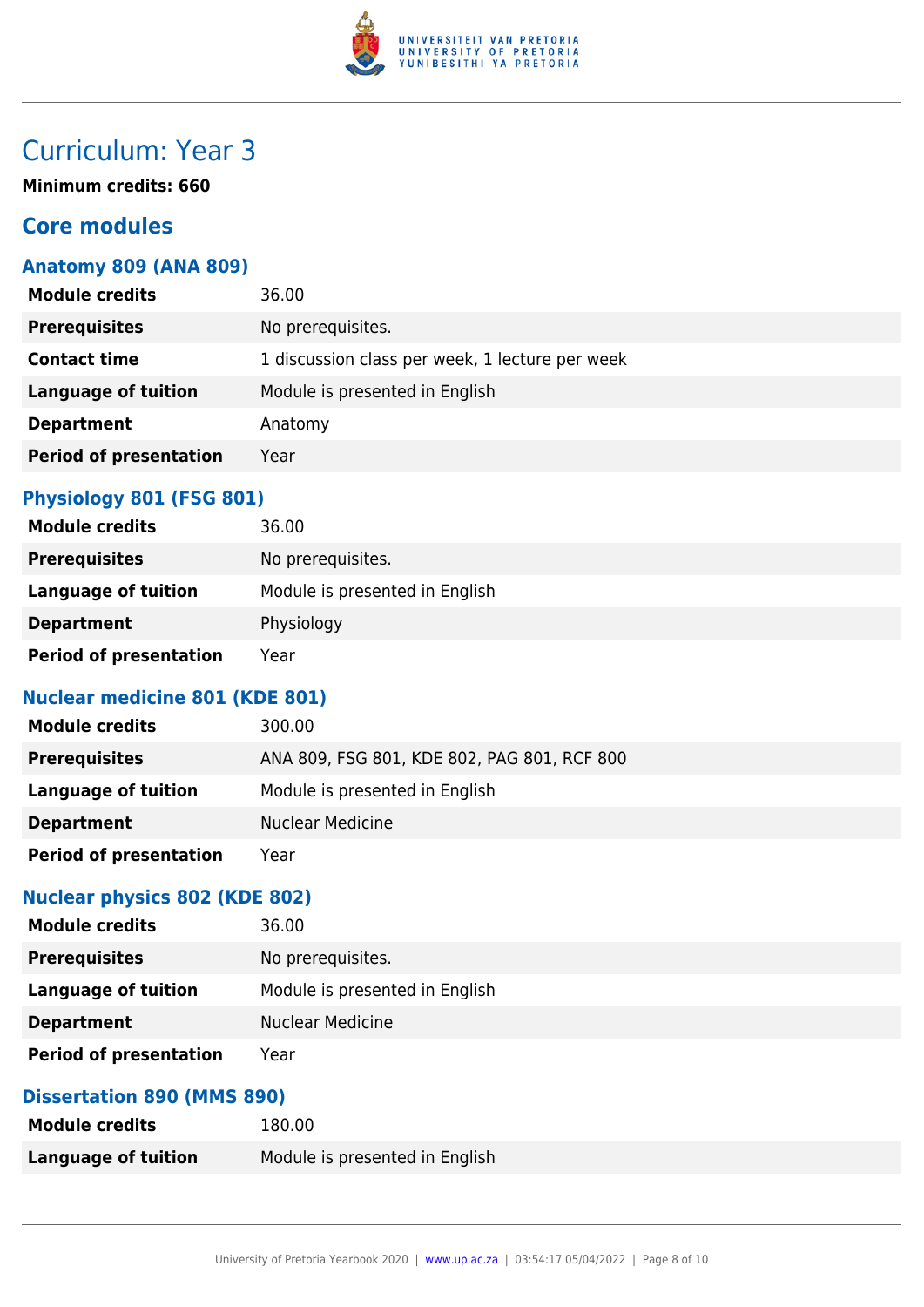

| <b>Department</b> | <b>School of Medicine</b> |
|-------------------|---------------------------|
|                   |                           |

**Period of presentation** Year

#### **Pathology 801 (PAG 801)**

| <b>Module credits</b>         | 36.00                          |
|-------------------------------|--------------------------------|
| <b>Prerequisites</b>          | No prerequisites.              |
| <b>Language of tuition</b>    | Module is presented in English |
| <b>Department</b>             | Anatomical Pathology           |
| <b>Period of presentation</b> | Year                           |

#### **Radiobiology, chemistry and pharmacology 800 (RCF 800)**

| <b>Module credits</b>         | 36.00                                            |
|-------------------------------|--------------------------------------------------|
| <b>Prerequisites</b>          | No prerequisites.                                |
| <b>Contact time</b>           | 1 discussion class per week, 2 lectures per week |
| <b>Language of tuition</b>    | Module is presented in English                   |
| <b>Department</b>             | <b>Nuclear Medicine</b>                          |
| <b>Period of presentation</b> | Year                                             |

#### **Applied research methodology 802 (TNM 802)**

| <b>Module credits</b>         | 0.00                                |
|-------------------------------|-------------------------------------|
| Language of tuition           | Module is presented in English      |
| <b>Department</b>             | <b>Health Sciences Deans Office</b> |
| <b>Period of presentation</b> | Year                                |
|                               |                                     |

#### **Module content**

\*Attendance module only.